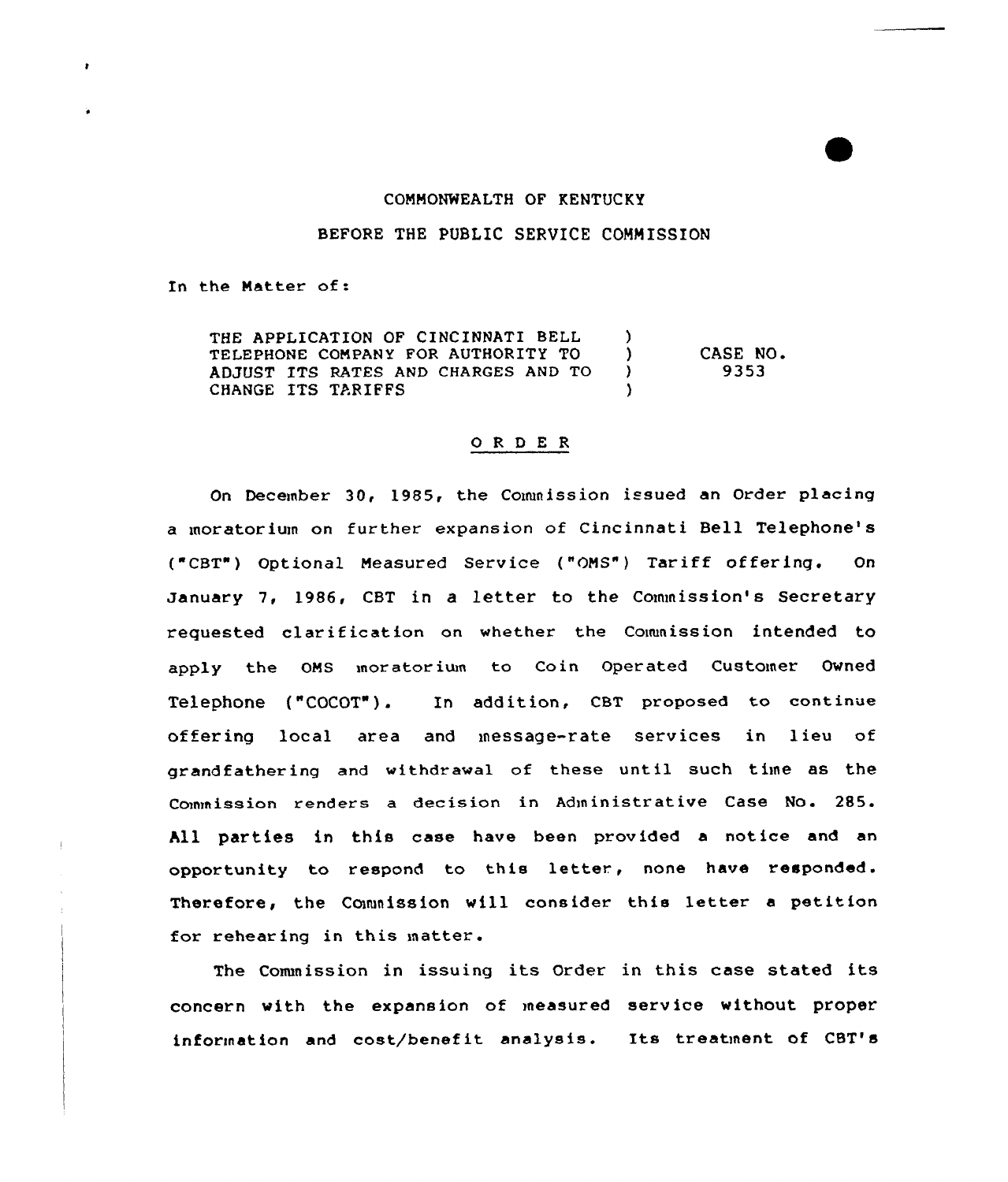OMS is similar to the moratorium it has placed on South Central Bell's optional local measured service offering. However, the Commission has permitted South Central Bell to adopt local measured rates for COCOT service since implementing the moratorium in Case No. 8847. Therefore, the Commission will continue to permit CBT to apply its OMS rate structure as adopte in Case No. 9223 to its COCOT service .

 $\bullet$ 

As to the grandfathering and withdrawal of local area and message-rate service, the Cownission stated in the Order "it will allow Cincinnati Bell to retain these services" pending "the filing of an appropriate motion." CBT stated that withdrawal of these services without OMS would impose a hardship on their customers. The Commission is of the opinion that the appropriate motion has been filed and will permit CBT to continue to offer these services.

## FINDINGS AND ORDERS

After exanining the evidence of record and being advised the Commission is of the opinion and finds that:

l. In accordance with the above discussion, the OMS rate structure should apply to the COCOT service.

2. In accordance with the above discussion, CBT's motion to continue to offer message-rate and local area service pending the outcome of Administrative Case No. 285 should be granted.

3. In accordance with the above discussion< CBT's petition for rehearing should be granted.

IT Is THEREFoRE oRDERED that cBT's Application for Rehearing be and it is hereby granted.